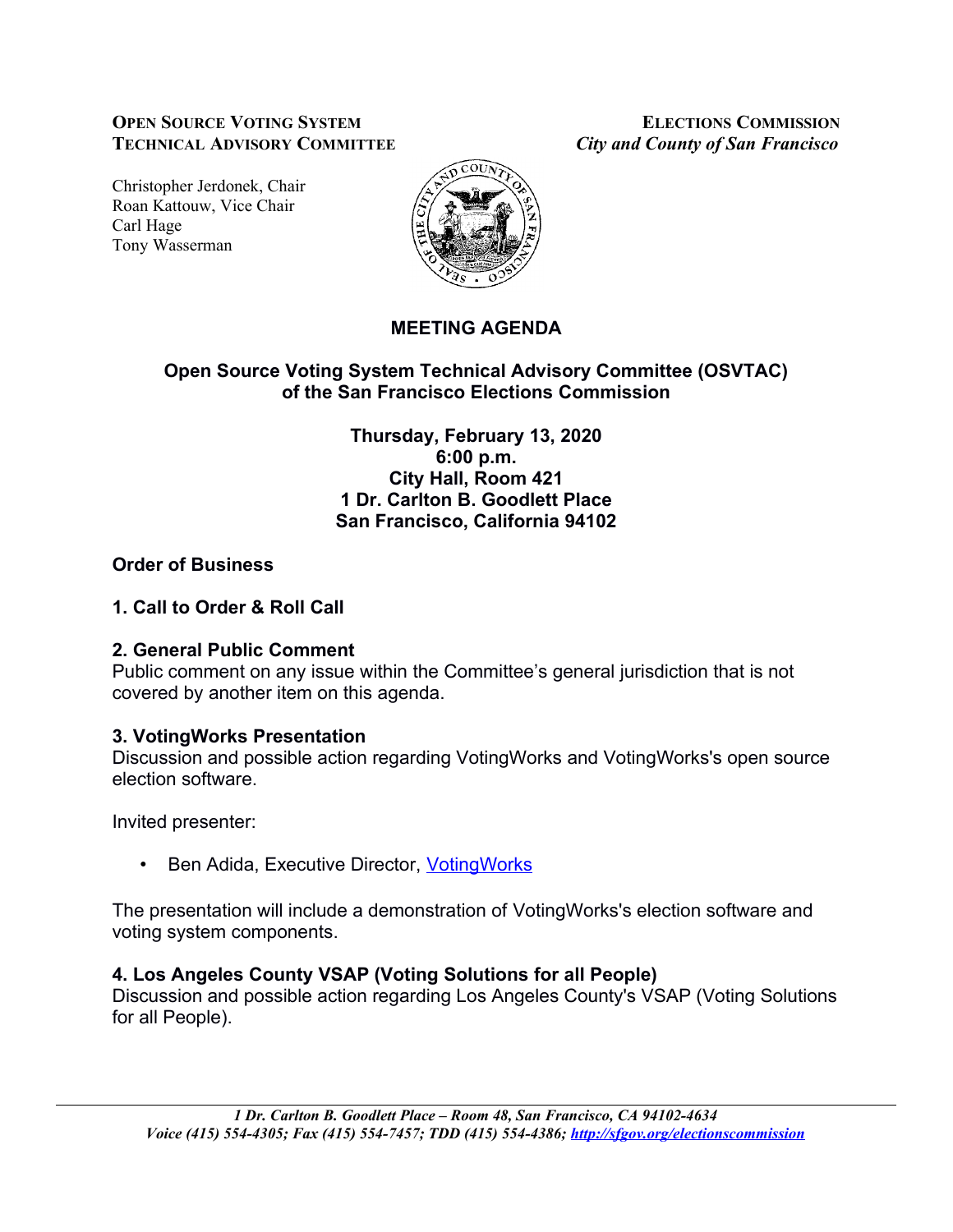#### **5. San Francisco's Open Source Voting Project**

Discussion and possible action regarding San Francisco's Open Source Voting System Project.

#### **6. Approval of Minutes of Previous Meetings**

Discussion and possible action to approve Minutes for the October 10, 2019; November 14, 2019; and January 9, 2020 Committee meetings. (Agenda Packet: Draft Minutes)

#### **7. Administration**

Discussion and possible action regarding administrative issues including but not limited to attendance at Elections Commission meetings by Committee members, the Committee's website, and the Committee's written reports to the Commission.

#### **8. Member Reports**

Member reports on committee-related activities not covered by another item on this agenda, including but not limited to the last Elections Commission meeting, Department of Elections progress, research findings, conferences, and news reports.

#### **9. Topics for future discussion**

Discussion and possible action regarding topics for future discussion.

*Attendance for the remainder of the meeting will be optional for committee members.*

#### **10. Voting System Component Development**

Discussion and possible action regarding OSVTAC developing and/or facilitating the development of one or more voting system components as a proof of concept.

#### **Adjournment**

There will be an opportunity for public comment on each agenda item.

Materials contained in the Commission packets for meetings are available for inspection and copying during regular office hours at the Department of Elections, City Hall Room 48. Materials are placed in the Elections Commission's Public Binder no later than 72 hours prior to meetings. Any materials distributed to members of the Elections Commission within 72 hours of the meeting or after the agenda packet has been delivered to the members are available for inspection at the Department of Elections, City Hall Room 48, in the Commission's Public Binder, during normal office hours.

**Cell phones, pagers and similar sound-producing electronic devices:** The ringing of and use of cell phones, pagers and similar sound-producing electronic devices are prohibited at this meeting. The Chair may order the removal from the meeting room of any person responsible for the ringing or use of a cell phone, pager, or other similar sound-producing electronic devices.

**Disability Access:** The meeting will be held in Room 421, City Hall, 1 Dr. Carlton B. Goodlett Place, San Francisco, CA. The meeting room is wheelchair accessible. The nearest accessible BART station is Civic Center (Market/Grove/Hyde Streets). Accessible MUNI Metro lines are the F, J, K, L, M, N, T (exit at Civic Center or Van Ness Stations). MUNI bus lines also serving the area are the 5, 5R, 6, 7, 7R, 7X, 9, 9R, 19,